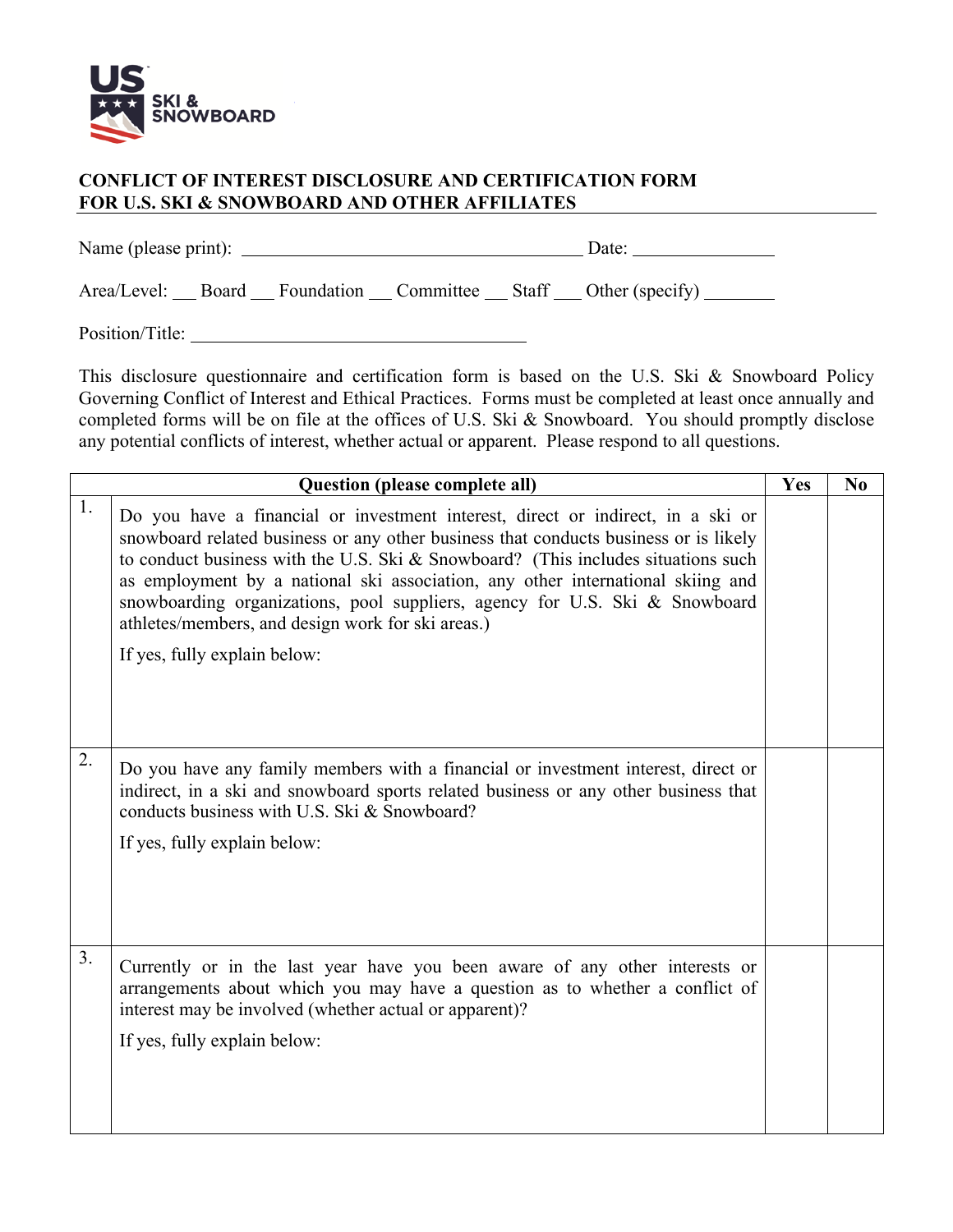| $\overline{4}$ . | Are you a key employee of a ski or snowboard sports related business or any other<br>business that conducts business with U.S. Ski & Snowboard?<br>If yes, fully explain below:                                                                                                                                                                                                                                                                                                                                                                                                                                                                                     |  |
|------------------|---------------------------------------------------------------------------------------------------------------------------------------------------------------------------------------------------------------------------------------------------------------------------------------------------------------------------------------------------------------------------------------------------------------------------------------------------------------------------------------------------------------------------------------------------------------------------------------------------------------------------------------------------------------------|--|
| 5.               | Do you have any family members that are key employees of a ski or snowboard<br>sports related business or any other business that conducts business with U.S. Ski &<br>Snowboard?<br>If yes, fully explain below:                                                                                                                                                                                                                                                                                                                                                                                                                                                   |  |
| 6.               | Have you or any immediate family member received gifts of greater than token<br>value from any current or prospective vendor or event site or other organization that<br>does or might seek to do business with U.S. Ski & Snowboard? (Note: The U.S. Ski<br>& Snowboard Board has authorized acceptance of ski equipment and ski passes for<br>individual use – see definition of "gifts." These do not have to be declared).<br>If yes, fully explain below. (If a gift of greater than token or authorized value was<br>accepted due to protocol reasons, please explain how the gift was disposed of, i.e.<br>given to the Foundation or U.S. Ski & Snowboard.) |  |
| 7.               | Do you in combination with other decision-makers have a financial or investment<br>Interest in a ski and snowboard sports related business or any other business that<br>conducts business with U.S. Ski & Snowboard?<br>If yes, fully explain below:                                                                                                                                                                                                                                                                                                                                                                                                               |  |
| 8.               | Do you have a family member that in combination with other decision-makers has a<br>Financial or Investment Interest in a ski and snowboard sports related business or<br>any other business that conducts business with U.S. Ski & Snowboard?<br>If yes, fully explain below:                                                                                                                                                                                                                                                                                                                                                                                      |  |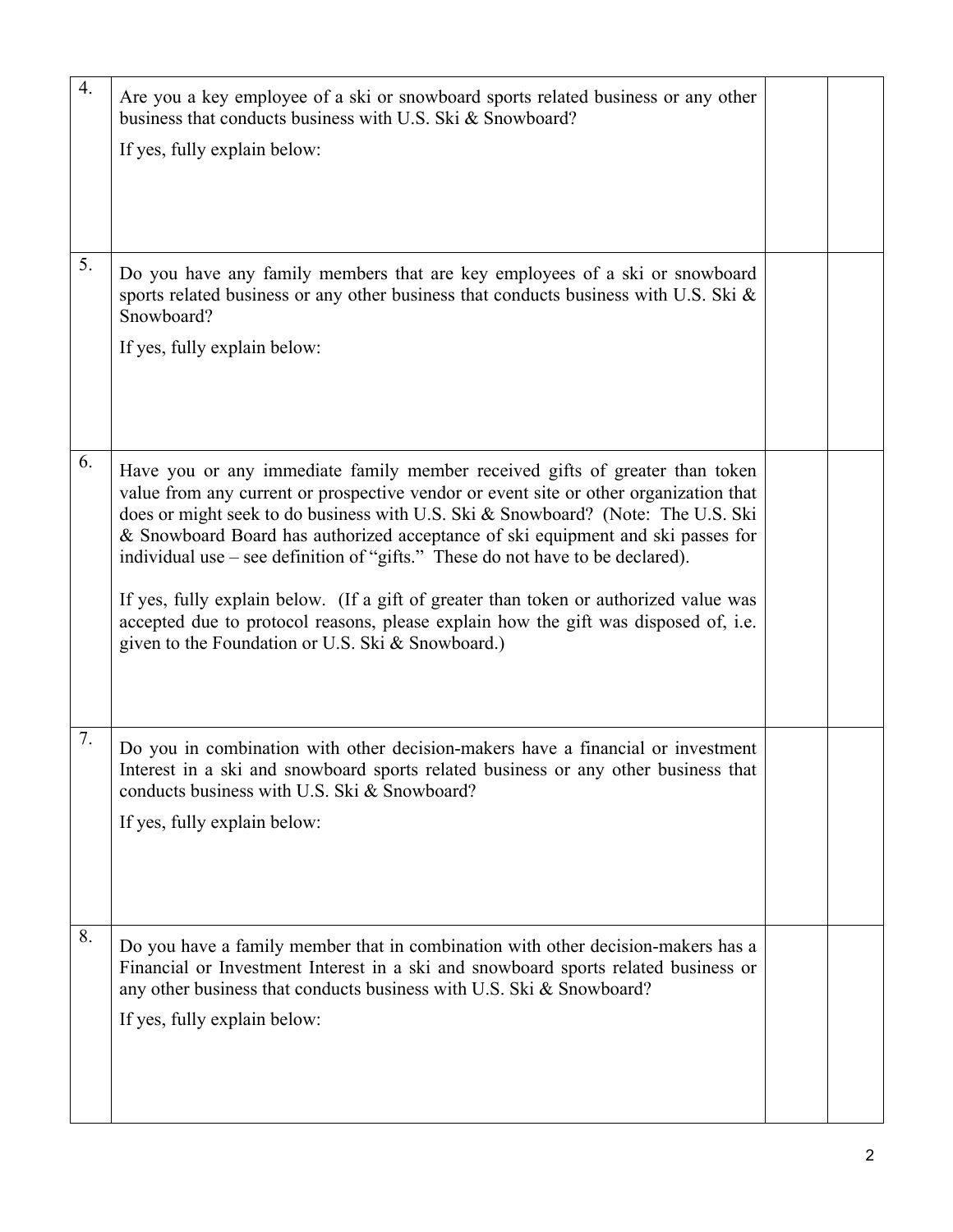| 9.  | Do you serve as an officer, director, or trustee of an entity (or a shareholder of a<br>professional corporation) that does business with U.S. Ski & Snowboard?<br>If yes, fully explain below:                                                         |  |
|-----|---------------------------------------------------------------------------------------------------------------------------------------------------------------------------------------------------------------------------------------------------------|--|
| 10. | Do you have a family member that serves as an officer, director, or trustee of an<br>entity (or a shareholder of a professional corporation) that does business with U.S.<br>Ski & Snowboard?<br>If yes, fully explain below:                           |  |
| 11. | Are you or a family member a substantial contributor to U.S. Ski & Snowboard?<br>If yes, fully explain below:                                                                                                                                           |  |
| 12. | Are you a Director, Officer or influential staff member, or influential committee<br>member of any other outdoor organizations that have a primary or major interest in<br>ski and snowboard sports?<br>If yes, fully explain below:                    |  |
| 13. | Is a member of your family a Director, Officer or influential staff member, or<br>influential committee member of any other outdoor organizations that have a<br>primary or major interest in ski and snowboard sports?<br>If yes, fully explain below: |  |
| 14. | Are you or a family member part of a selection committee for an entity that grants<br>money to U.S. Ski & Snowboard?<br>If yes, fully explain below:                                                                                                    |  |
| 15. | Are you aware of any excess benefit transactions to report?<br>If yes, fully explain below:                                                                                                                                                             |  |